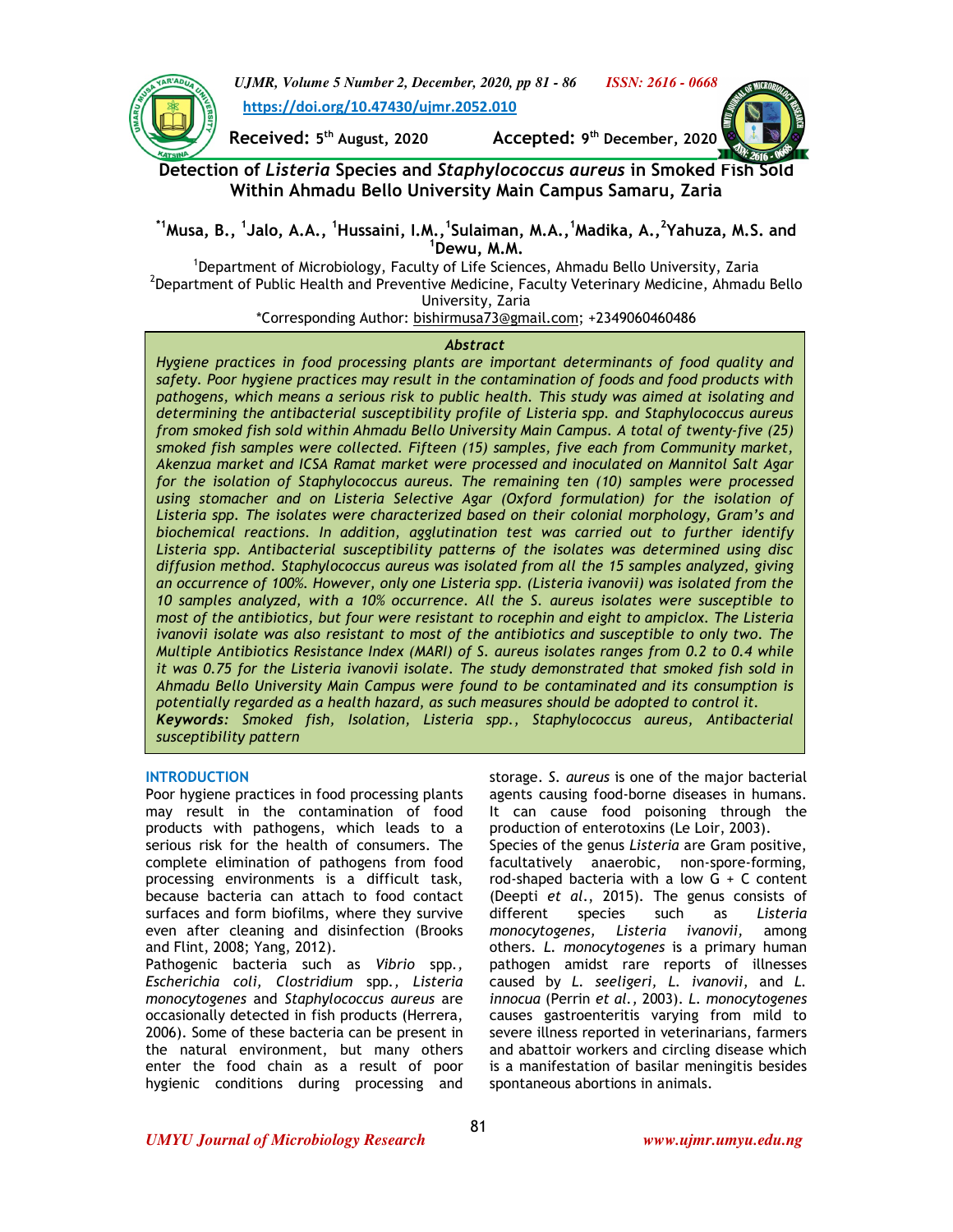# *UJMR, Volume 5 Number 2, December, 2020, pp 81 - 86 ISSN: 2616 - 0668*

The occurrence of *Listeria monocytogenes* in smoked fish products result either from contamination of raw material that is not eradicated during processing, or from crosscontamination during processing raw materials or from site and equipment within the factory (Vaz-Velho *et al*., 2001). Evidence from outbreak of listeriosis has highlighted the importance of contamination of foods from factory sites by *Listeria monocytogenes* (Farber and Peterkin, 1991).

So far, the food chain is considered a potential route of transmission of many pathogens including antibiotic-resistant bacteria to humans which has been provoked due to widespread use of antibiotics. Thus, there is need for constant evaluation of the quality of food including meat and meat products to establish their safety levels for human consumption. Therefore, the aim of this study was to isolate and determine the antibacterial susceptibility profile of *Listeria* spp. and *Staphylococcus aureus* from smoked fish.

## **MATERIALS AND METHODS**

The study was carried out at in Ahmadu Bello University Main Campus, Samaru, Zaria, involving three different locations namely; Ahmadu Bello University Community Market, ICSA Ramat Hostel Market and Akenzua Hostel Market.

A total of twenty-five (25) Smoked fish samples were bought and used in this study using convenience sampling. Fifteen (15) samples, five each were from the three designated sampling areas. The other ten (10) samples were bought from only one of the sampling areas (Community Market). The samples (Smoked fish) was were collected from the vendors at the designated sampling areas, labeled appropriately and transported separately in clean polythene bags to the Department of Microbiology, Ahmadu Bello University, Zaria Main Campus for processing.

Mannitol salt agar (MSA) was used for the isolation of *S. aureus*. It was prepared according to manufacturers' instructions (Cheesbrough, 2006). On the other hand, *Listeria* enrichment broth and *Listeria* Selective Medium (oxford formulation) was used for the isolation of *Listeria* spp*.* and Mueller-Hinton agar was used for the antibiotic susceptibility assay. All the media were prepared according to manufacturers' instructions and were autoclaved at 121°C for 15 minutes.

The weighted samples (10g) each were homogenized in 90ml of peptone water followed by incubation at 37°C for 24hrs. After overnight incubation, 1ml of the homogenized sample was inoculated into 9ml of *Listeria*  enrichment broth and incubated for 24hrs at 37°C. Mannitol salt agar (MSA) plates were streaked with loop full of the homogenized sample and incubated at 37°C for 24 hours for the isolation of *S. aureus*.

After incubation, suspected colonies that appeared yellow on MSA plates were considered as presumptive *S. aureus*. On the other hand, *Listeria* selective agar (LSA) plates were inoculated with the overnight incubation of *Listeria* enrichment broth and were incubated for 24 – 48 hrs at 37°C. The suspected colonies appeared black on the surface of LSM indicating aesculin hydrolysis. These colonies were considered as presumptive *Listeria* spp. Those with positive result were sub-cultured on nutrient agar slants and stored for further at refrigeration temperature characterization (Cheesbrough, 2006).

Gram staining was carried out to identify the isolates according to standard procedure. The slides were examined microscopically under oil immersion objective lens after adding a drop of oil immersion (Chessbrough, 2006). Isolates showing Gram positive and spherical cell morphology arranged in clusters were subcultured on freshly prepared nutrient agar slant as presumptive *S. aureus*, while isolates showing Gram positive reaction and rod-shaped morphology were presumptively identified as *Listeria* spp. and stored on nutrient agar slants. All isolates were stored in the refrigerator for further characterization by biochemical methods.

Biochemical characterization of the presumptive *S. aureus* isolates was carried out using the following biochemical tests: Catalase test, Coagulase test and DNAse test as described by Cheesbrough (2006). Catalase test, sugar fermentation test (Maltose, Mannitol and Xylose) and latex agglutination test were used to identify the *Listeria* spp. (Ghassan *et al*., 1997).

Confirmed isolates were further subjected to Antibacterial susceptibility test using Kirby Bauer disc diffusion technique. Colonies of the isolates were taken from overnight culture and suspended in sterile distilled water and were adjusted to match 0.5 McFarland turbidity standard which correspond to  $1.5 \times 10^8$  CFU/mL. One milliliter of the standardized inoculum of each isolate of *S. aureus* was separately and evenly inoculated onto agar plates and allowed to stand for some time for pre-diffusion before placing the following antibiotic disks equidistant from each other; Rocephin (25 µg), Ciprofloxacin (10 µg), Streptomycin (30 µg), Septrin (30 µg), Erythromycin (10 µg), Pefloxacin (10  $\mu$ g), Gentamycin (10  $\mu$ g), Ampiclox (30 µg), Zinnacef (20 µg), Amoxacillin  $(30 \mu g)$ .

*UMYU Journal of Microbiology Research www.ujmr.umyu.edu.ng*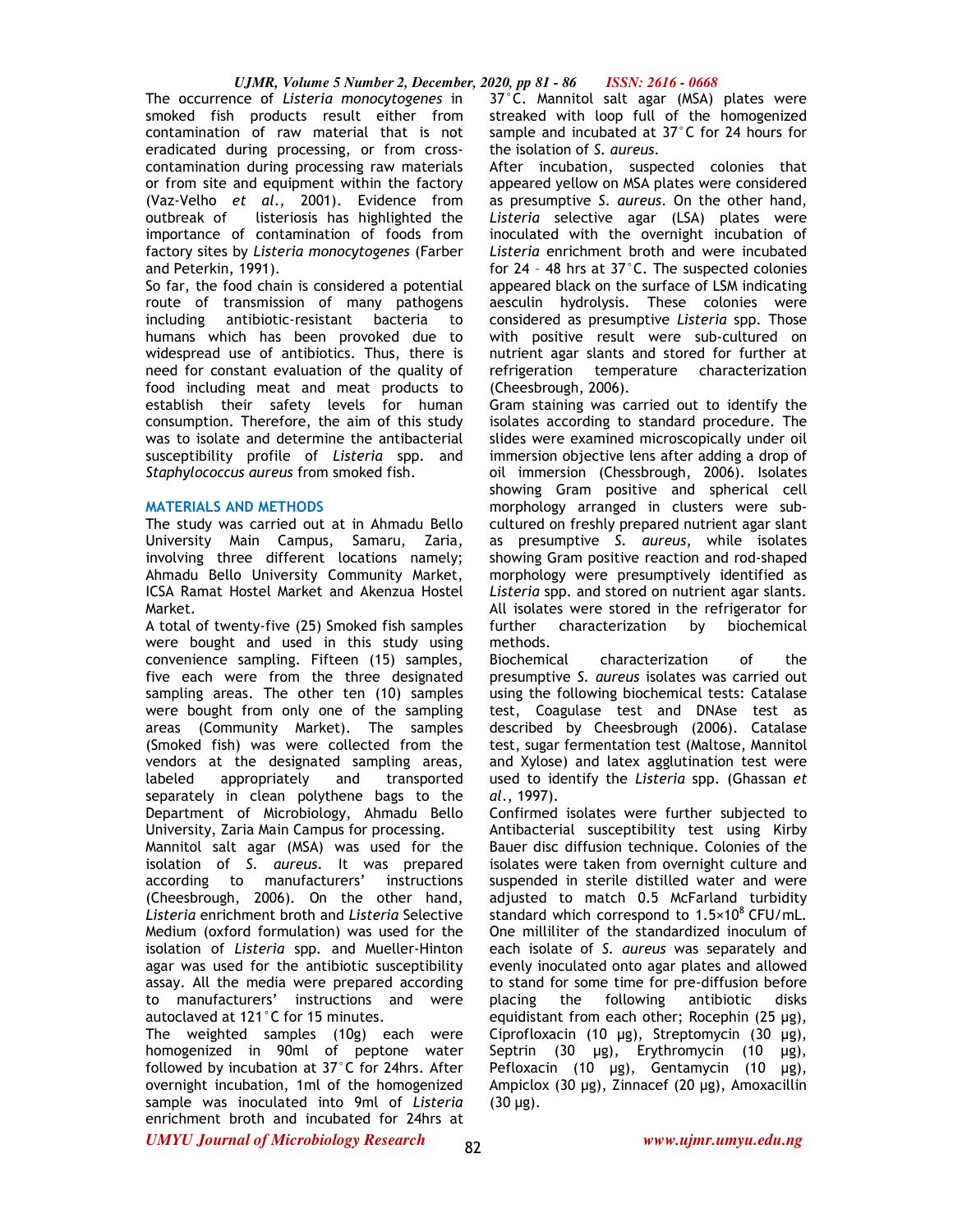#### *UJMR, Volume 5 Number 2, December, 2020, pp 81 - 86 ISSN: 2616 - 0668*

The inoculated plates were then incubated at 37°C for 24 hrs. Zones of inhibition were measured using a transparent ruler and recorded. The susceptibility, intermediate and resistant categories were assigned on the basis recommended by the Clinical and Laboratory Standards Institute (CLSI) (2012). The same procedure was used for the isolate of *Listeria ivanovii* except that the following antibiotics

were tested against the isolate; Nalidixic Acid (30µg), Tetracyclin (30µg), Gentamycin (30µg), Ampicillin (10µg), Clindamycin (2µg), Amoxicillin (10µg), Kanamycin (30µg), Ciprofloxacin (5µg).

Multiple antibiotic resistance (MAR) index was calculated according to Apun *et al*. (2008) as shown below:

 $MAR = \frac{a}{b}$ Where;

a = number of antibiotics to which the isolates were resistant

b = total number of antibiotics to which the isolate was exposed

### **RESULTS**

The results of the study revealed that based on cultural, microscopic and biochemical characteristics two organisms were identified and these were *Staphylococcus aureus* and *Listeria ivanovii*.

Table 1 revealed that *S*. *aureus* was isolated from each of the five samples collected from all the three sites with a percentage frequency of occurrence of 100%. However, only one isolate of *Listeria* spp. with percentage frequency of 10% was isolated from the 10 samples obtained from community market.

Table 1: Percentage Occurrence of *S. aureus* and *Listeria* spp*.* Isolated from Smoked Fish

| <b>Sample</b><br>location | Number of samples<br>analyzed | Samples Positive with<br>S. aureus |                          | Samples Positive with<br>Listeria spp. |             |
|---------------------------|-------------------------------|------------------------------------|--------------------------|----------------------------------------|-------------|
|                           |                               | <b>Number</b>                      | %Occurrence              | <b>Number</b>                          | %Occurrence |
| ΑK                        |                               |                                    | 100                      |                                        |             |
| СM                        |                               |                                    | 100                      |                                        |             |
| IR                        |                               |                                    | 100                      |                                        |             |
| CM*                       |                               |                                    | $\overline{\phantom{0}}$ |                                        |             |

**Key: AK=**Akenzua Market; **CM**=Community Market; **IR**=ICSA Ramat Market, \*= Sample for *Listeria* spp. isolation

Table 2 shows that all the 15 isolates of *S*. *aureus* obtained were 100% susceptible to six of the antibiotics tested. However, for Rocephin, only eight isolates (53.3%) were susceptible, three (20.0%) were intermediately susceptible and four (26.7%) were completely resistant. Similarly, only seven (46.7%) of the 15 isolates were susceptible to Ampiclox and eight (53.3%) were completely resistant with no intermediately resistant isolates compared to Rocephin. Surprisingly, all the 15 isolates were completely resistant to Zinnacef and Amoxacillin.

|             |  |  | Table 2: Antibiotic Susceptibility Pattern of Staphylococcus aureus Isolated from the |  |  |
|-------------|--|--|---------------------------------------------------------------------------------------|--|--|
| smoked fish |  |  |                                                                                       |  |  |

| <b>Antibiotic</b>         | Susceptibility status (n=15) |              |                  |  |
|---------------------------|------------------------------|--------------|------------------|--|
|                           | Susceptible                  | Intermediate | <b>Resistant</b> |  |
|                           | No (%)                       | No (%)       | No (%)           |  |
| Rocephin (25µg)           | 8(53.3)                      | 3(20)        | 4(26.7)          |  |
| Ciprofloxacin (10 µg)     | 15 (100)                     | 0(0.0)       | 0(0.0)           |  |
| Streptomycin (30 µg)      | 15 (100)                     | 0(0.0)       | 0(0.0)           |  |
| Septrin $(30 \mu g)$      | 15 (100)                     | 0(0.0)       | 0(0.0)           |  |
| Erythromycin $(10 \mu g)$ | 15 (100)                     | 0(0.0)       | 0(0.0)           |  |
| Pefloxacin (10 µg)        | 15 (100)                     | 0(0.0)       | 0(0.0)           |  |
| Gentamycin $(10 \mu g)$   | 15 (100)                     | 0(0.0)       | 0(0.0)           |  |
| Ampiclox (30 µg)          | 7(46.7)                      | ND.          | 8(53.3)          |  |
| Zinnacef $(20 \mu g)$     | 0(0.0)                       | 0(0.0)       | 15 (100)         |  |
| Amoxacillin (30 µg)       | 0(0.0)                       | 0(0.0)       | 15 (100)         |  |

Key: n **=** Total number of isolates screened; ND = Not determined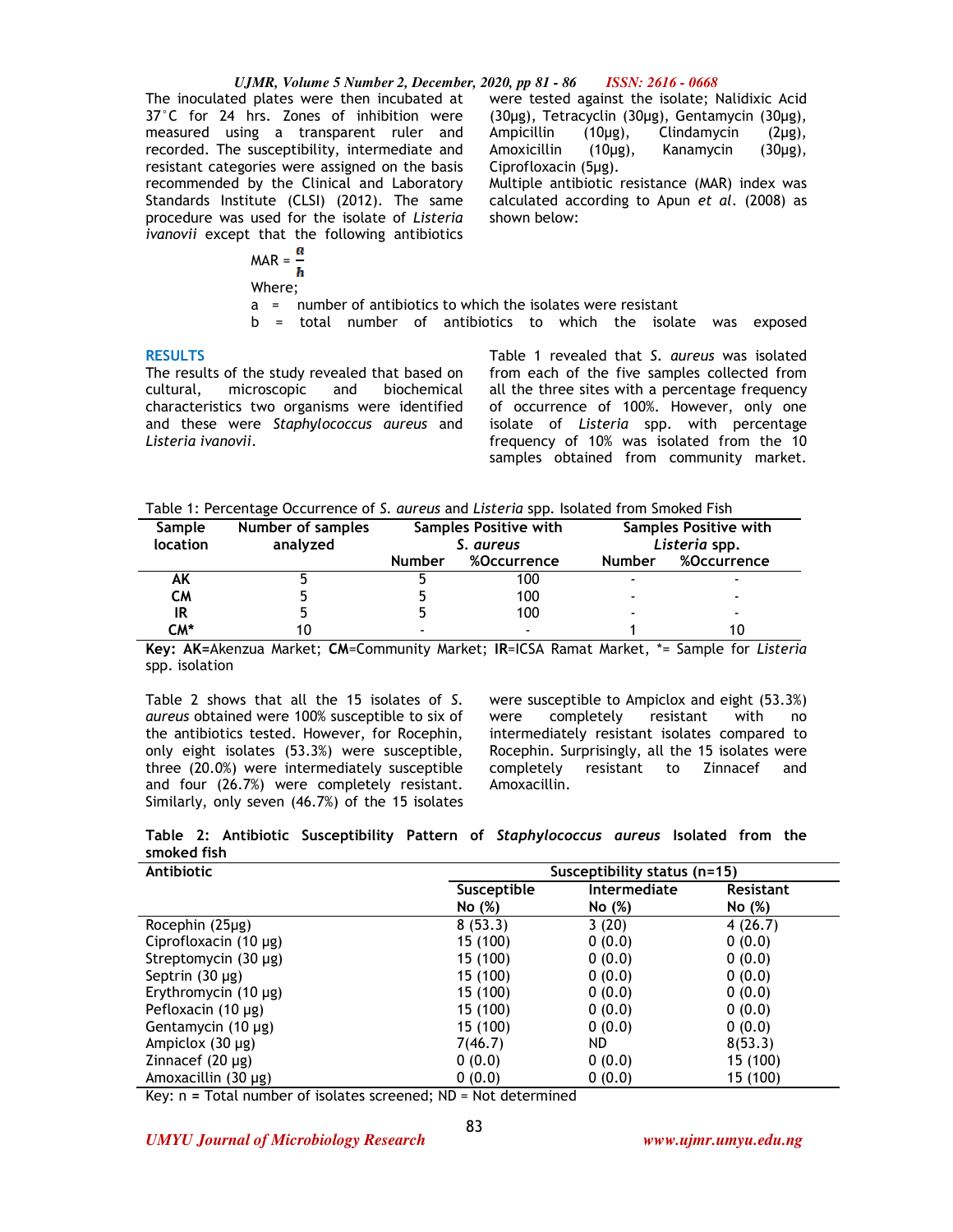*UJMR, Volume 5 Number 2, December, 2020, pp 81 - 86 ISSN: 2616 - 0668*

Table 3 revealed that the single isolates of *Listeria ivanovii* obtained was 100% resistant to all the antibiotics tested except for Kanamycin

and Ciprofloxacin which were 100% effective against the isolate.

| Antibiotic             |             | Susceptibility status (n=15) |           |  |  |
|------------------------|-------------|------------------------------|-----------|--|--|
|                        | Susceptible | Intermediate                 | Resistant |  |  |
|                        | No (%)      | No(%)                        | No (%)    |  |  |
| Nalidixic Acid (30µg)  | 0(0.0)      | 0(0.0)                       | 1(100)    |  |  |
| Tetracyclin (30µg)     | 0(0.0)      | 0(0.0)                       | 1(100)    |  |  |
| Gentamycin $(30\mu g)$ | 0(0.0)      | 0(0.0)                       | 1(100)    |  |  |
| Ampicillin (10µg)      | 0(0.0)      | 0(0.0)                       | 1(100)    |  |  |
| Clindamycin $(2\mu g)$ | 0(0.0)      | 0(0.0)                       | 1(100)    |  |  |
| Amoxicillin (10µg)     | 0(0.0)      | 0(0.0)                       | 1(100)    |  |  |
| Kanamycin (30µg)       | 1(100)      | 0(0.0)                       | 0(0.0)    |  |  |
| Ciprofloxacin (5µg)    | 1(100)      | 0(0.0)                       | 0(0.0)    |  |  |
|                        |             |                              |           |  |  |

Key: n = Total Number of Isolates Screened

Table 4 shows the Multiple Antibiotic Resistance Indices (MARI) of all the resistant isolates of *S*. *aureus* and *Listeria ivanovii*. The MAR index of the S. aureus isolates ranges between 0.2 to 0.4. However, the *Listeria*  *ivanovii* isolate had the highest MAR index of 0.8 which is twice the highest MAR index of the *S. aureus* isolates (0.4). The resistance pattern of the *Listeria ivanovii* was TET, NA, GN, AMP, CLI, AM

**Table 4: Multiple Antibiotic Resistance Indices (MARI) of** *Staphylococcus aureus* **and** *Listeria ivanovii* **Isolated from the Smoked Fish** 

| Isolate's Code  | Number of Antibiotics Resisted | <b>Resistance Patterns</b> | MAR index |
|-----------------|--------------------------------|----------------------------|-----------|
|                 |                                |                            |           |
| AK <sub>2</sub> | 2                              | AM, Z                      | 0.2       |
| AK4             |                                | AM, Z                      | 0.2       |
| AK5             |                                | AM, Z                      | 0.2       |
| CM <sub>2</sub> |                                | AM, Z                      | 0.2       |
| CM <sub>5</sub> |                                | AM, Z                      | 0.2       |
| IR <sub>3</sub> |                                | AM, Z                      | 0.2       |
| IR5             |                                | R, Z, M                    | 0.3       |
| IR <sub>4</sub> |                                | APX, Z, AM                 | 0.3       |
| CM <sub>1</sub> |                                | APX, Z, AM                 | 0.3       |
| CM <sub>3</sub> |                                | APX, Z, AM                 | 0.3       |
| AK <sub>1</sub> |                                | APX, Z, AM                 | 0.3       |
| IR <sub>1</sub> |                                | APX, Z, AM                 | 0.3       |
| IR <sub>2</sub> | 4                              | R, APX, Z, AM              | 0.4       |
| AK3             | 4                              | R, APX, Z, AM              | 0.4       |
| $CM9*$          | 6                              | TET, NA, GN, AMP, CLI, AM  | 0.8       |

**Key: AK**=Akenzua Market**; CM**=Community Market; **IR**=ICSA Ramat Market; **AM=**Amoxacillin; **APX**=Ampiclox; **R**=Rocephin; **Z**=Zinnacef; **MAR**=Multiple Antibiotic Resistance Index; **TET**=Tetracyclin; **NA**=Nalidixic Acid; **GN**=Gentamycin; **AMP**=Ampiclox; **CLI**=Clindamycin; \*CM9=The only *Listeria ivanovii* isolate

#### **DISCUSSION**

The results obtained in this study shows that *Staphylococcus aureus* was isolated from all the smoked fish samples analyzed from the three sampling locations (Community Market, Akenzua Market and ICSA Ramat Market). The high occurrence of *S. aureus* observed in this study might be as a result of unhygienic practices and improper handling of the materials used in the processing of fish by the

smoked fish vendors, and this is critical to the consumers since *S. aureus* has been implicated in food poisoning. This agrees with the findings of Abdullahi *et al.* (2005) who also reported high level of contamination with *S. aureus* in meat and meat-products and many other foods sold in Zaria. However, lower occurrence (12.5 %) of this organism in smoked fish was reported by Moshood *et al.* (2012) in Bauchi, Nigeria.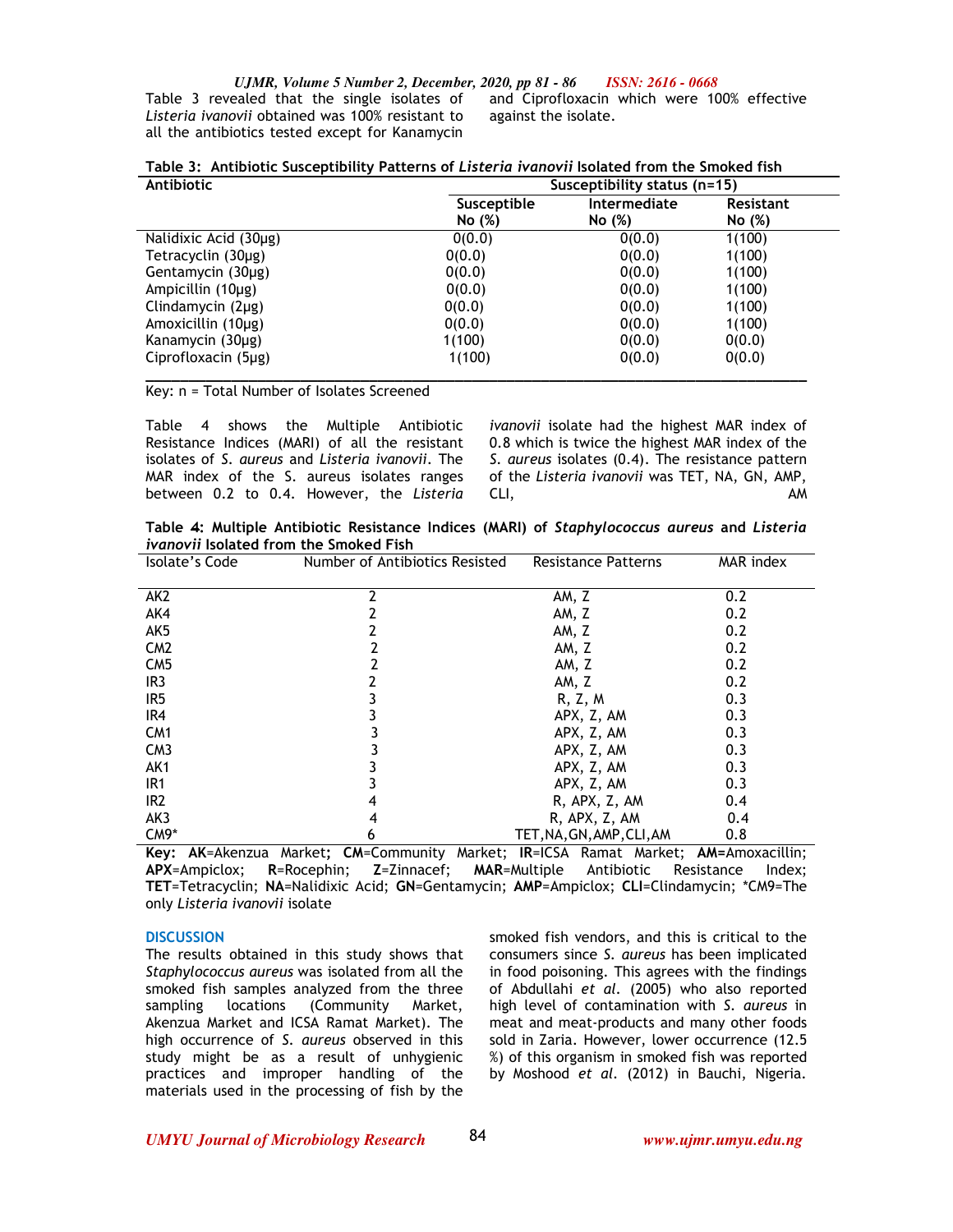Only one *Listeria* spp. (*Listeria ivanovii*) was isolated from the ten (10) samples analyzed from Community Market, given an overall occurrence of 10%. This is in line with the findings of Kwaga *et al.* (2013) who also reported 9.5% occurrence of *L. ivanovii* in some locally made meat products sold in Zaria. The low occurrence of *Listeria* spp. in this study could be due the fact that *Listeria* spp. are generally psychrophilic in nature, requiring lower temperature for survival and thus, might have been destroyed during the fish processing and heat treatment.

The findings of this study reported 100% susceptibility to Ciprofloxacin, Streptomycin, Septrin, Erythromycin, Perfloxacin and Gentamycin by all the isolates. However, high level of resistance to Zinnacef (100%) and Amoxacillin (100%) was observed among all the *S. aureus* isolates. The result of this finding is similar to that of Lee *et al*. (2003) and Shi *et al*. (2018). It also agrees with the work of Kwaga *et al.* (2013) who reported significant resistance to Amoxacillin by *S. aureus* isolated from meat and meat-products sold in Zaria. The CDC (2016) explained that the major causes of antibiotic resistance have been linked to abuse and misuse of antibiotics in humans as well as in livestock and fish farming, poor infection control in health care settings, poor hygiene and sanitation, and absence of new antibiotics being discovered.

## **REFERENCES**

- Abdullahi, I.O., Umoh, V.J., Ameh, J.B. and Galadima, M. (2005). Comparative assessment of the microbiological quality of three local meat products as sold in Zaria, Nigeria. *Nigerian Journal of Scientific Research,* **5**: 55- 60.
- Apun, K., Chong, Y.L., Abdullahi, M.T. and<br>Micky, V. (2008). Antimicrobial Micky, V. (2008). Antimicrobial Susceptibilities of *Escherichia coli*  Isolates from Food Animals and Wildlife Animals in Sarawak, East Malaysia. *Asian journal of Animal Veterinary Adventure,* **3**(6): 409-416.
- Brooks, J.D., and Flint, S.H. (2008)*.* Biofilms in the food industry: problems and potential solutions. *International Journal of Food Science and Technology*, **43**: 2163-2176
- Centers for Disease Control and Prevention (2016). "Staphylococcal Food Poisoning." Food Safety. http://www.cdc.gov/foodsafety/diseas es/staphylococcal.html.

High susceptibility of *Listeria* spp. (*Listeria ivanovii*) to Kanamycin (100%) and Ciprofloxacin was observed in this study. The isolate was found to be resistant to Nalidixic acid (100%), Tetracyclin (100%), Gentamycin (100%), Ampicillin (100%), Clindamycin (100%) and Amoxillin (100%). This finding also agrees with the findings of Kwaga *et al.* (2013) who reported high resistance of *Listeria* spp. to Gentamycin antibiotic. The resistance of these isolates observed could be due to the indiscriminate use of such antibiotics in both human and Veterinary Medicine because of their availability and affordability.

The Multiple Antibiotic Indices for the *S. aureus* and *Listeria* spp. (*Listeria ivanovii*) isolates observed in this study is generally worrisome since the MAR indices of both *S. aureus* and *Listeria* spp. were above 0.2, indicating high risk sources of contamination as reported by Thenmozhi *et al*. (2014).

### **CONCLUSION**

From the findings of this study, it was concluded that the smoked fish sold in Ahmadu Bello University Main Campus were found to be contaminated with *Staphylococcus aureus* and *Listeria* spp. (*Listeria inovanii*) which displayed high resistance to several antibiotics tested. The study revealed that consumption of such contaminated fish is potentially a health hazard; as such measures should be adopted to control it.

- Cheesbrough, M. (2006). *Biochemical tests to identify bacteria: District Laboratory practice in tropical countries.* Part 2, second edition Cambridge University press.
- Clinical and Laboratory Standards Institute (CLSI) (2012): Performance for antimicrobial disk Susceptibility test; approved standard, 11<sup>th</sup> edition, CLSI document. Wayne (PA), USA., **32**(1): 1- 76.
- Deepti, N. Nayak, Savalia, C.V., Kalyani, I. H., Kumar, R., Kshirsagar, D. P. (2015). Isolation, identification, and characterization of *Listeria* spp. from various animal origin foods. *Veterinary World*, **8**(6): 695-701
- Farber, J.M. and Peterkin, P. I. (1991). *Listeria monocytogenes*: a foodborne pathogen. *Microbiological Reviews,* **55**: 476-511.
- Ghassan, M.M., Peggy, S.H., William, F.B., Bala, S. (1997). Listeriolysin O-Based Latex Agglutination Test for the Rapid Detection of Listeria monocytogenes in

*UMYU Journal of Microbiology Research www.ujmr.umyu.edu.ng*